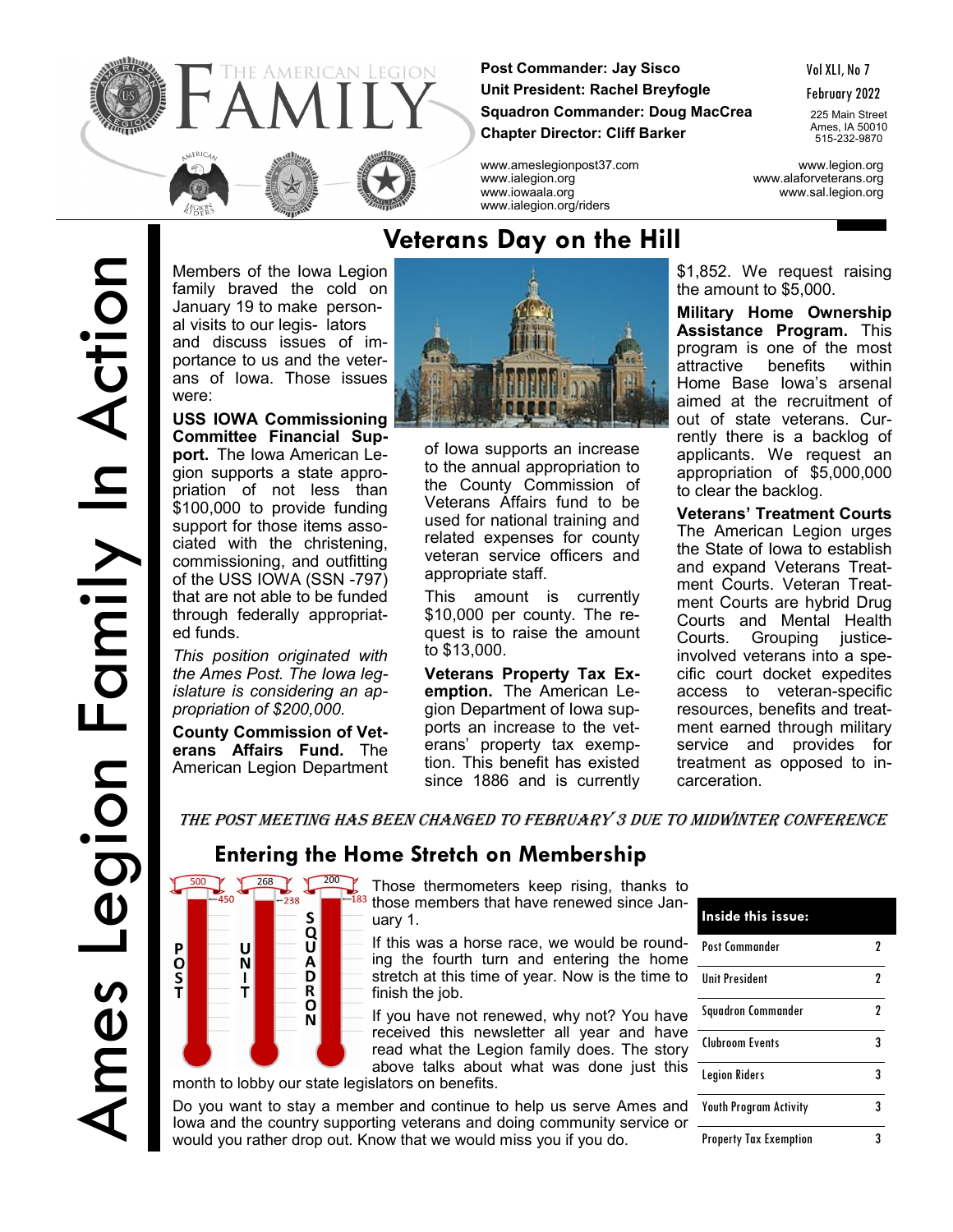#### **Post Commander Jay's Comments**

What a difference a year makes. . .sort of. In last years February newsletter, Past Commander Jennifer was reporting of the impact of Covid on Post finances. Well, Covid is still around in the latest variant and the financial impact still exists. While we have been able to restart Bingo, and begin to hold our Steak Nights, and other fund-raising activities, the specter of Covid still hangs over us and has worked to keep participation down.

Thanks to Jodi and her team of volunteers, they have been able to keep our Wednesday curbside meals going and we're seeing a bit of an uptick on the number of people coming into the Post to eat. Your continued support of the

Happy February! It's hard to believe that we are already into the 2nd month of a new year! With it being the shortest month, it may also be one of my shortest writings. As I am writing this, it is one of the coldest days of winter. I am looking for warmer days ahead.

Last month Unit members gathered together and help make plarn. This is used to crochet sleeping mats for homeless veterans.

Last month one of our Junior members competed in the Postal match for Junior

#### Greetings Fellow Squadron Mates –

Let me start by apologizing for missing the January Meeting. I had planned on being back in Ames from the holidays in time for the meeting but was unavoidably delayed so that I could help support my daughter and her family through some medical issues.

Since it is February, that means that it is time for the annual Department of Iowa Mid-Winter Conference in Des Moines. If you haven't attended Mid-Winter in the past, I strongly recommend that you consider attending this Wednesday night meals and the various fundraisers at the Post is greatly appreciated, and frankly, needed.

On January 1 we held a Chili Cook-Off at the Post and I want to thank all those who participated, all the entries were delicious and I want to thank those that voted for my entry (#7 if you didn't know) which allowed me to take second place.

We ended up moving Steak Night a week because the first Saturday was New Years Day. We also combined it with the Early Bird dinner, giving those who had paid their dues up to and including that night a \$2.00 discount. While attendance was good, it certainly wasn't overwhelming, hopefully a return

#### **Unit President Rachel's Comments**

Shooting Sports. It's been fun to see the kids involved with this event grow and improve.

The Unit will be hosting February's steak dinner. Take the night off from cooking and let us cook for you!

Remember that the Mid-Winter conference will be held February 11-13 at the Airport Holiday Inn in Des Moines. This is a good way to meet other Legion Family members from across the state.

to New York Strip steaks will entice additional folks to come out or order to go.

On January  $19<sup>th</sup>$  I had the opportunity to take part in Veteran's Legislative Day at the State Capitol. You can read more about it in the article here in the newsletter. It was a great experience and I am glad I had the opportunity to attend.

Please continue to support the Post in any way you can. One big way is to renew your membership if you haven't already done so. As you can see, we still need 50 members to reach our goal of 500. If you have not renewed, please do that now.

Take care and stay safe. Happy Valentines Day!

We plan once again to have a Legion Family Fun Day. This will be February 26th 10-1 pm and will be open to the public. There will be activities for all ages related to the American Legion Family.

Our membership continues to grow and we are getting ever so closer to our goal. Remember, if you haven't paid for 2022 to please do so as soon as possible. Stay safe and stay warm!

#### **Squadron Commander Doug's Comments**

year's event at the Des Moines Airport Holiday Inn and Conference Center from the 11<sup>th</sup> to the 13<sup>th</sup>.

It is a short drive and the Joint Session on Friday Night is always informative with many great guest speakers representing the national Legion Family. The different workshops on Saturday are also informative or you can attend the Department Oratorical Contest on Sunday morning. If you have the time, I would encourage you to attend one of the sessions and get some insight into what the Sons are doing at the state and national level to support our veterans and our youth.

If you haven't been to the Post lately, stop on down and join the Legion Family at one of the several events that are planned throughout the month. Check out the Post's monthly calendar of events and join us. Of course there is always the monthly Squadron Meeting too - we would love to have you join us at a meeting and share your thoughts and perspective on what the Squadron can do to help increase our support to the Legion Family and community. I hope to see you at the Post!

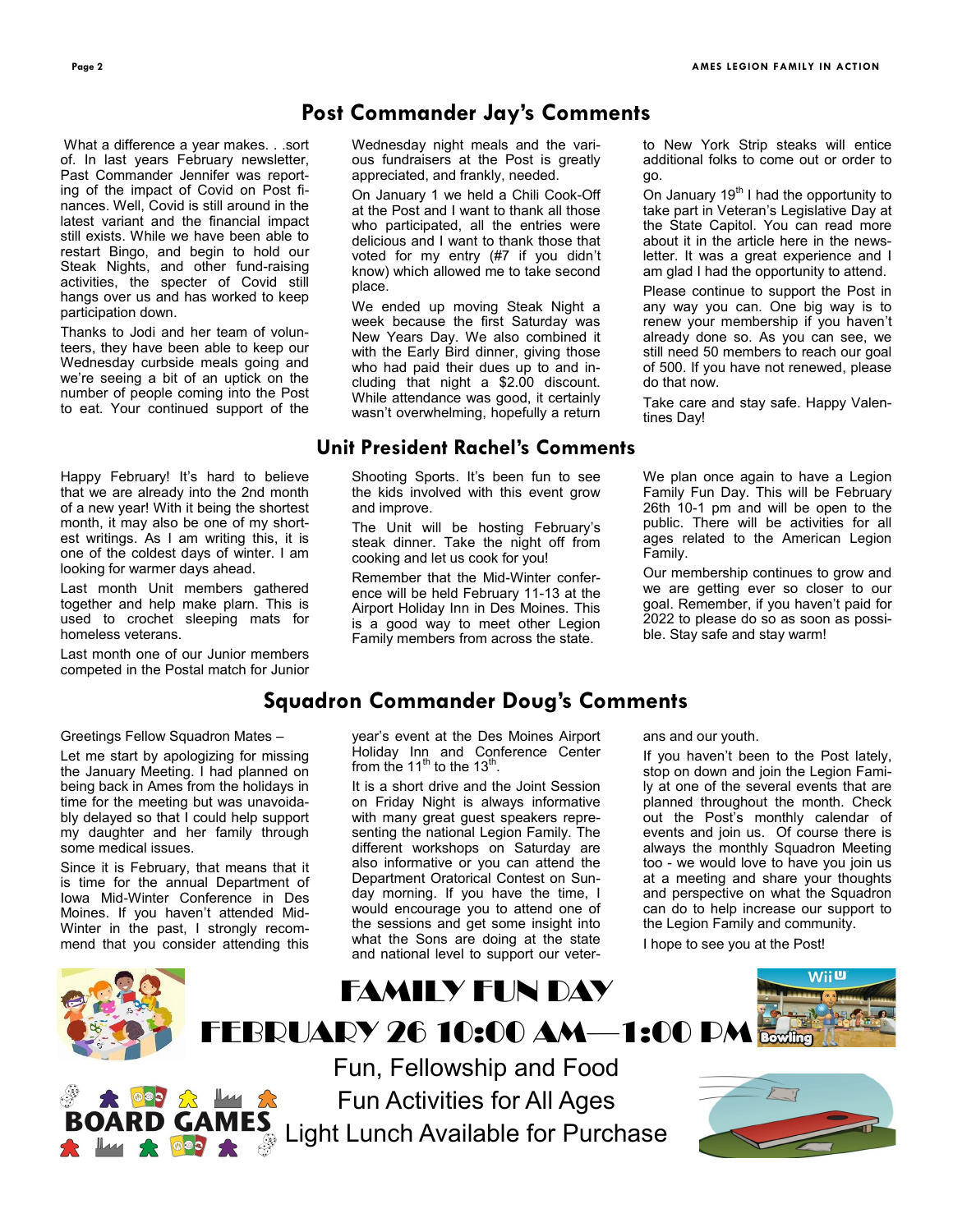#### **Clubroom News**

Happy Valentine's to all!! I feel like these first few weeks of January have just flown by. We are definitely in the heart of winter with all this snow and freezing cold temperatures.

The clubroom is a great place to come warm up, visit with friends and watch your favorite sporting events. We are continuing our Wednesday meals. With this cold weather if you are unable to get out to pick up a meal but would like one, give me a call and we can have one delivered to you (if you live in Ames). Check our Facebook page and weekly updates for the full menus.



**Super Bowl Madness**- Join us Sunday, February 13 for the ultimate place to<br>watch the Super the Super Bowl. Enjoy the big game on our jumbo

110" TV. Please bring a munchie to share. Come watch the game with us!

**Friday, February 18-Tenderloin Basket Night 5-6:30pm**. Join us for this Iowa classic. Breaded tenderloin and fries with all your favorite toppings for just \$7.

**Sunday, February 20-Daytona 500 party**. Join us for NASCAR's biggest race. Bring a munchie to share and get in on the fun.

### **Legion Family Youth Programs**

This is the time of the year when the Legion family youth programs have really kicked into gear. The Ames Legion family is no exception.



The selection committees for delegates to Boys and Girls State are working hard to find quality candidates. Candidates must be currently in their junior year of high school and must have a good academic record and leadership and community service awareness.

Members of the Legion family can nominate candidates by submitting the candidates name and contact information to Ameslegionpost37@gmail.com. Indicate Boys or Girls State in the email.



On January 23, the Ames JSSP club fired their targets for the National Postal match. The club has nine members that competed. Targets will be sent





Do you make an awesome soup? Enter it into our contest. We are asking that our members help with this fundraiser. All soups will be entered into the contest for a chance

to win one of three places. All winners will receive a prize plus bragging rights for the whole year. We ask that entrants have their soup at the post by 5:45pm on the 25th, and also ask that you bring whatever compliments your soup the best (i.e. crackers, cheese, bread). Everyone is welcome to enter!! Free will donation will entitle all members to enjoy all the many soups provided by contestants. All proceeds benefit the Building Repairs Fund.



Thanks again to all  $T$  $HANK$  $V$   $V$  $O$ U who make everything possible for clubroom events. Your help is very much appreciated.

John and Lynn Sellmeyer, Chris Duncan, Sandy and Mike Deacon, John Schomaker, Tom Fowler, Ken Woodley, Bill Donovan, Russ and Vicki Belz, Julie Rinard, Colten Christensen, Rodger VanVoorhis.

to National to be scored. We will learn those scores later. At the same time, two more rifles are being ordered for the club to bring them up to a total of five compressed air rifles.



Plans are being made for the 2022 baseball season. We will be sponsoring a team from Ames High and are discussing a second team from Gilbert High

school. Game schedules will be set later this spring.



Our Post did not have a contestant in the Oratorical contest this year but members of the Ames Legion family have been assisting with District and

Department contests.

None of these programs could happen without dedicated volunteers, of which we never have enough. If you enjoy working with young people and helping them grow and advance, contact us at Ameslegionpost37@gmail.com and give us your name. We can use you!

#### **Legion Riders**



Ok, enough... where's this groundhog at, we need to make a deal before he comes strolling out into the Pennsylvania sunshine.

Seriously though, we are in the midst of the

first big cold snap, after the first big snowfall of the season, and I'm typing the February Newsletter article. Not too bad I think. Spring will come, I just looked at the calendar and it's still on there for 2022.

That said, the Riders would like to thank everyone that took advantage of the Wreath matching in January, and our pancake breakfast to benefit WAA. We are nearly 1/3 of the way to our goal already. Wreath pickup was delayed because of the weather, but we will reschedule it soon.

The Legion's Mid-winter conference is almost upon us and we will have some exciting news regarding the Legion Riders and the Legacy Run this year. We are accepting nominations now for supporting members. You need only be a current member of any of the Legion families. You do not need to own a motorcycle or ride. If you would like more information reach out to an Ames Rider, or attend the Feb 3rd meeting at the post. It begins at 630pm..

As always, ride safe.

Cliff, Riders Director

### **Property Tax Exemption**

The American Legion joined with the Iowa Commission on Veterans Affairs and the other veterans service organizations to lobby for an increase in the property tax exemption that is available to veterans.

Military veterans who (1) served on active duty and were honorably discharged or (2) members of reserve forces or Iowa National Guard who served at least 20 years qualify for this exemption. The exempted amount is small, \$1,852, but every dollar counts.

Application must be made with the assessors office to receive the exemption. Verification of service in the form of a DD-214 or other discharge paper showing qualifying service must accompany the application. Having that discharge recorded at the county recorders office will ensure that it can always be obtained to show service and can be of great help to your family later.